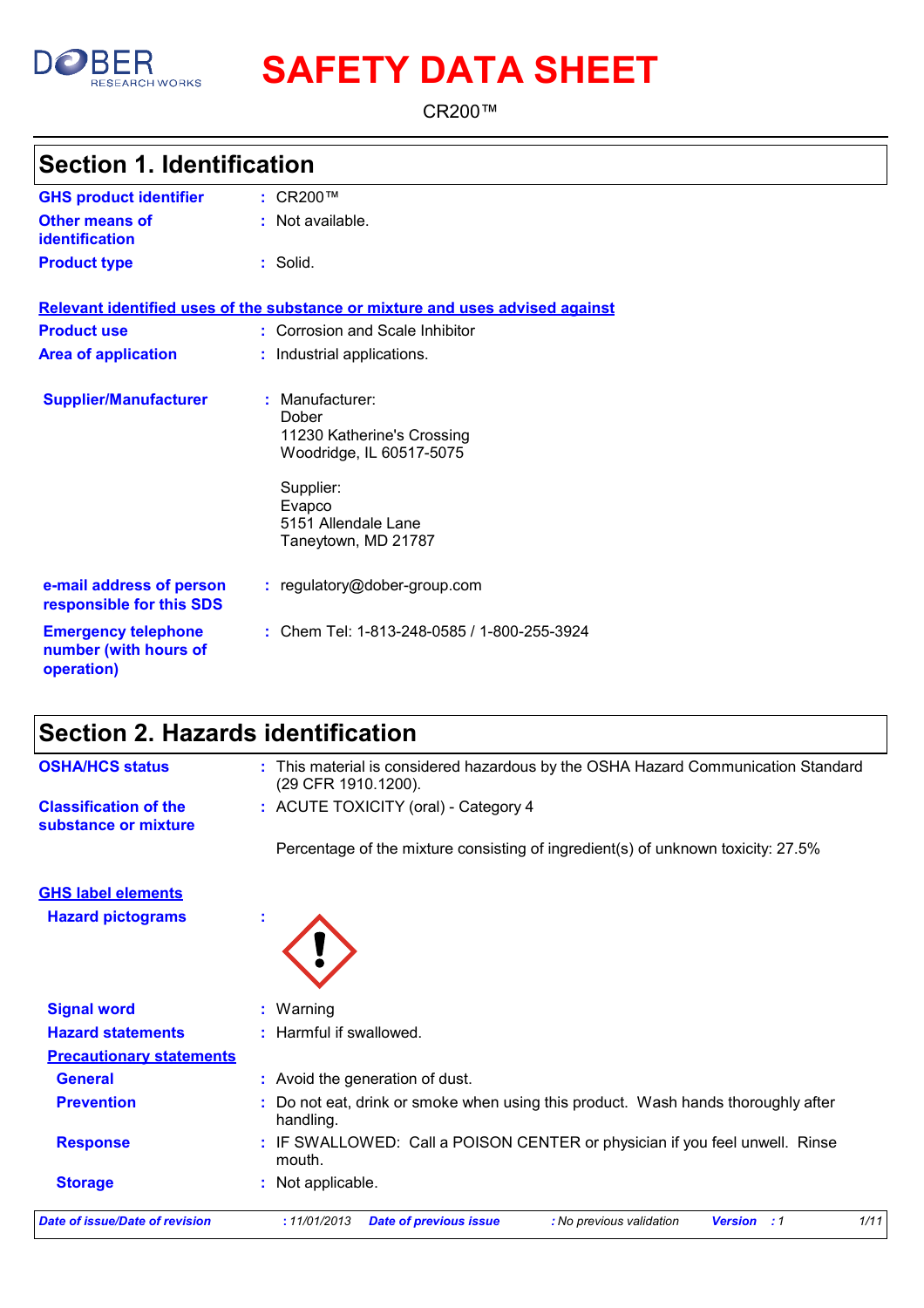### **Section 2. Hazards identification**

**Disposal :** Dispose of contents and container in accordance with all local, regional, national and international regulations.

#### **Hazards not otherwise :** None known. **classified**

### **Section 3. Composition/information on ingredients**

| Substance/mixture     | : Mixture          |
|-----------------------|--------------------|
| <b>Other means of</b> | $:$ Not available. |
| <b>identification</b> |                    |

#### **CAS number/other identifiers**

| <b>CAS number</b><br>: Not applicable.<br><b>Product code</b><br>: 000370 |                                                        |                        |                            |
|---------------------------------------------------------------------------|--------------------------------------------------------|------------------------|----------------------------|
| <b>Ingredient name</b>                                                    | <b>Other names</b>                                     | $\frac{9}{6}$          | <b>CAS number</b>          |
| tetrasodium (1-hydroxyethylidene)<br>bisphosphonate                       | tetrasodium<br>(1-hydroxyethylidene)<br>bisphosphonate | ≥7 - <25               | 3794-83-0                  |
| tetrapotassium pyrophosphate                                              | tetrapotassium<br>pyrophosphate                        | l≥10 - <20             | 7320-34-5                  |
| <b>Benzotriazole</b><br>disodium hydrogenorthophosphate                   | benzotriazole<br>disodium<br>hydrogenorthophosphate    | l≥10 - <20<br>25 - <10 | $95 - 14 - 7$<br>7558-79-4 |

Any concentration shown as a range is to protect confidentiality or is due to batch variation.

**There are no additional ingredients present which, within the current knowledge of the supplier and in the concentrations applicable, are classified as hazardous to health and hence require reporting in this section.**

### **Section 4. First aid measures**

| <b>Description of necessary first aid measures</b> |                                                                                                                                                                                                                                                                                                                                                                                                                                                                                                                                                                                                                                                                                                                                                                                                                             |
|----------------------------------------------------|-----------------------------------------------------------------------------------------------------------------------------------------------------------------------------------------------------------------------------------------------------------------------------------------------------------------------------------------------------------------------------------------------------------------------------------------------------------------------------------------------------------------------------------------------------------------------------------------------------------------------------------------------------------------------------------------------------------------------------------------------------------------------------------------------------------------------------|
| <b>Eye contact</b>                                 | : Immediately flush eyes with plenty of water, occasionally lifting the upper and lower<br>eyelids. Check for and remove any contact lenses. Continue to rinse for at least 10<br>minutes. Get medical attention if irritation occurs.                                                                                                                                                                                                                                                                                                                                                                                                                                                                                                                                                                                      |
| <b>Inhalation</b>                                  | Remove victim to fresh air and keep at rest in a position comfortable for breathing. If<br>not breathing, if breathing is irregular or if respiratory arrest occurs, provide artificial<br>respiration or oxygen by trained personnel. It may be dangerous to the person providing<br>aid to give mouth-to-mouth resuscitation. Get medical attention if adverse health effects<br>persist or are severe. If unconscious, place in recovery position and get medical<br>attention immediately. Maintain an open airway. Loosen tight clothing such as a collar,<br>tie, belt or waistband. In case of inhalation of decomposition products in a fire,<br>symptoms may be delayed. The exposed person may need to be kept under medical<br>surveillance for 48 hours.                                                        |
| <b>Skin contact</b>                                | : Flush contaminated skin with plenty of water. Remove contaminated clothing and<br>shoes. Get medical attention if symptoms occur. Wash clothing before reuse. Clean<br>shoes thoroughly before reuse.                                                                                                                                                                                                                                                                                                                                                                                                                                                                                                                                                                                                                     |
| <b>Ingestion</b>                                   | Wash out mouth with water. Remove dentures if any. Remove victim to fresh air and<br>keep at rest in a position comfortable for breathing. If material has been swallowed and<br>the exposed person is conscious, give small quantities of water to drink. Stop if the<br>exposed person feels sick as vomiting may be dangerous. Do not induce vomiting<br>unless directed to do so by medical personnel. If vomiting occurs, the head should be<br>kept low so that vomit does not enter the lungs. Get medical attention. If necessary,<br>call a poison center or physician. Never give anything by mouth to an unconscious<br>person. If unconscious, place in recovery position and get medical attention<br>immediately. Maintain an open airway. Loosen tight clothing such as a collar, tie, belt<br>or waistband. |
| Date of issue/Date of revision                     | 2/11<br>:11/01/2013<br><b>Date of previous issue</b><br>: No previous validation<br><b>Version</b> : 1                                                                                                                                                                                                                                                                                                                                                                                                                                                                                                                                                                                                                                                                                                                      |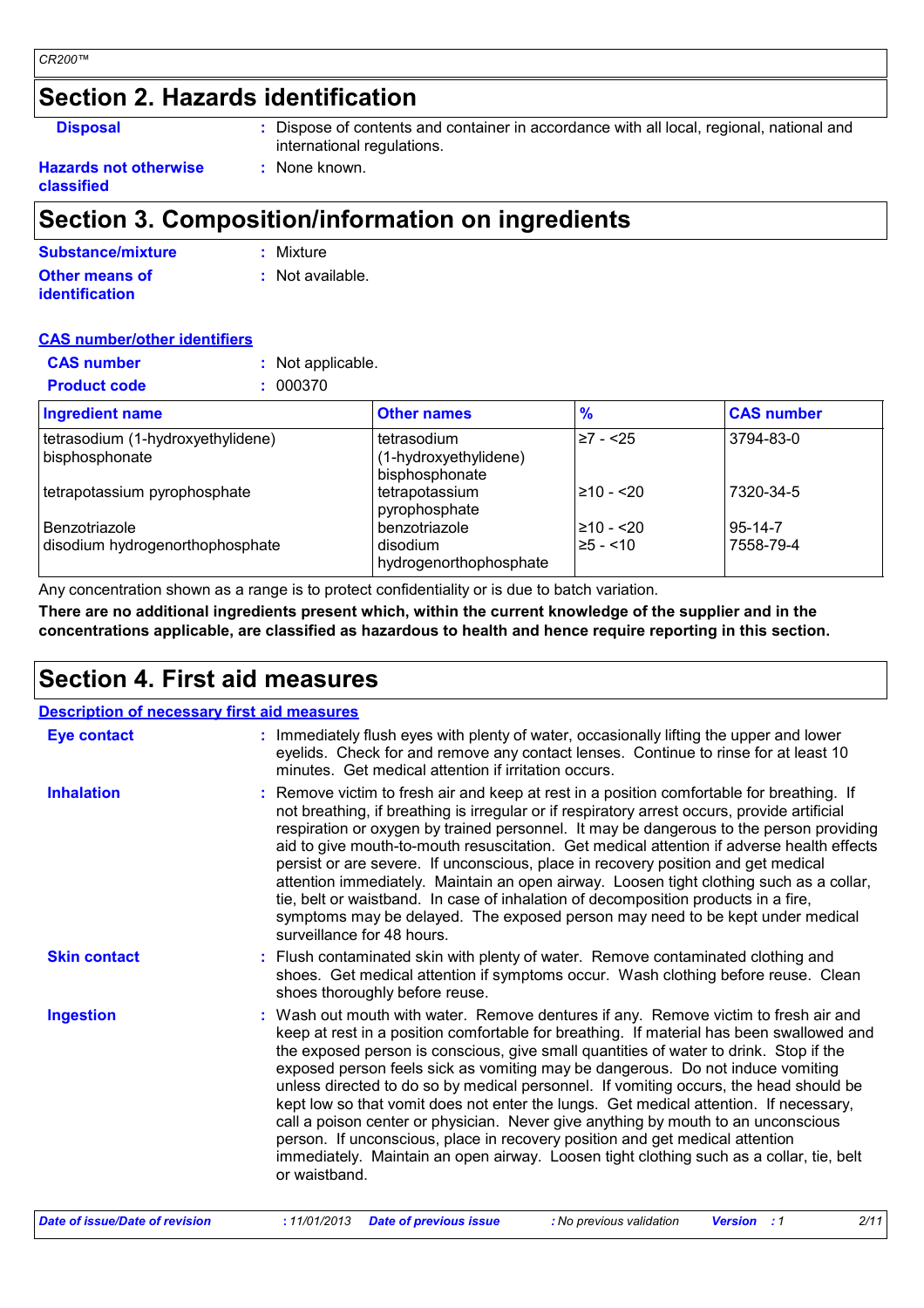### **Section 4. First aid measures**

| Most important symptoms/effects, acute and delayed |                                                                                                                                                                               |
|----------------------------------------------------|-------------------------------------------------------------------------------------------------------------------------------------------------------------------------------|
| <b>Potential acute health effects</b>              |                                                                                                                                                                               |
| Eye contact                                        | : No known significant effects or critical hazards.                                                                                                                           |
| <b>Inhalation</b>                                  | : Exposure to decomposition products may cause a health hazard. Serious effects may<br>be delayed following exposure.                                                         |
| <b>Skin contact</b>                                | : No known significant effects or critical hazards.                                                                                                                           |
| <b>Ingestion</b>                                   | : Harmful if swallowed.                                                                                                                                                       |
| <b>Over-exposure signs/symptoms</b>                |                                                                                                                                                                               |
| <b>Eye contact</b>                                 | : No specific data.                                                                                                                                                           |
| <b>Inhalation</b>                                  | : No specific data.                                                                                                                                                           |
| <b>Skin contact</b>                                | : No specific data.                                                                                                                                                           |
| <b>Ingestion</b>                                   | : No specific data.                                                                                                                                                           |
|                                                    | Indication of immediate medical attention and special treatment needed, if necessary                                                                                          |
| <b>Notes to physician</b>                          | : In case of inhalation of decomposition products in a fire, symptoms may be delayed.<br>The exposed person may need to be kept under medical surveillance for 48 hours.      |
| <b>Specific treatments</b>                         | : No specific treatment.                                                                                                                                                      |
| <b>Protection of first-aiders</b>                  | : No action shall be taken involving any personal risk or without suitable training. It may<br>be dangerous to the person providing aid to give mouth-to-mouth resuscitation. |
|                                                    |                                                                                                                                                                               |

#### **See toxicological information (Section 11)**

### **Section 5. Fire-fighting measures**

| <b>Extinguishing media</b>                               |                                                                                                                                                                                                            |
|----------------------------------------------------------|------------------------------------------------------------------------------------------------------------------------------------------------------------------------------------------------------------|
| <b>Suitable extinguishing</b><br>media                   | : Use an extinguishing agent suitable for the surrounding fire.                                                                                                                                            |
| <b>Unsuitable extinguishing</b><br>media                 | : Do not use water jet.                                                                                                                                                                                    |
| <b>Specific hazards arising</b><br>from the chemical     | : No specific fire or explosion hazard.                                                                                                                                                                    |
| <b>Hazardous thermal</b><br>decomposition products       | : Decomposition products may include the following materials:<br>carbon dioxide<br>carbon monoxide<br>nitrogen oxides<br>sulfur oxides<br>phosphorus oxides<br>halogenated compounds<br>metal oxide/oxides |
| <b>Special protective actions</b><br>for fire-fighters   | : Promptly isolate the scene by removing all persons from the vicinity of the incident if<br>there is a fire. No action shall be taken involving any personal risk or without suitable<br>training.        |
| <b>Special protective</b><br>equipment for fire-fighters | : Fire-fighters should wear appropriate protective equipment and self-contained breathing<br>apparatus (SCBA) with a full face-piece operated in positive pressure mode.                                   |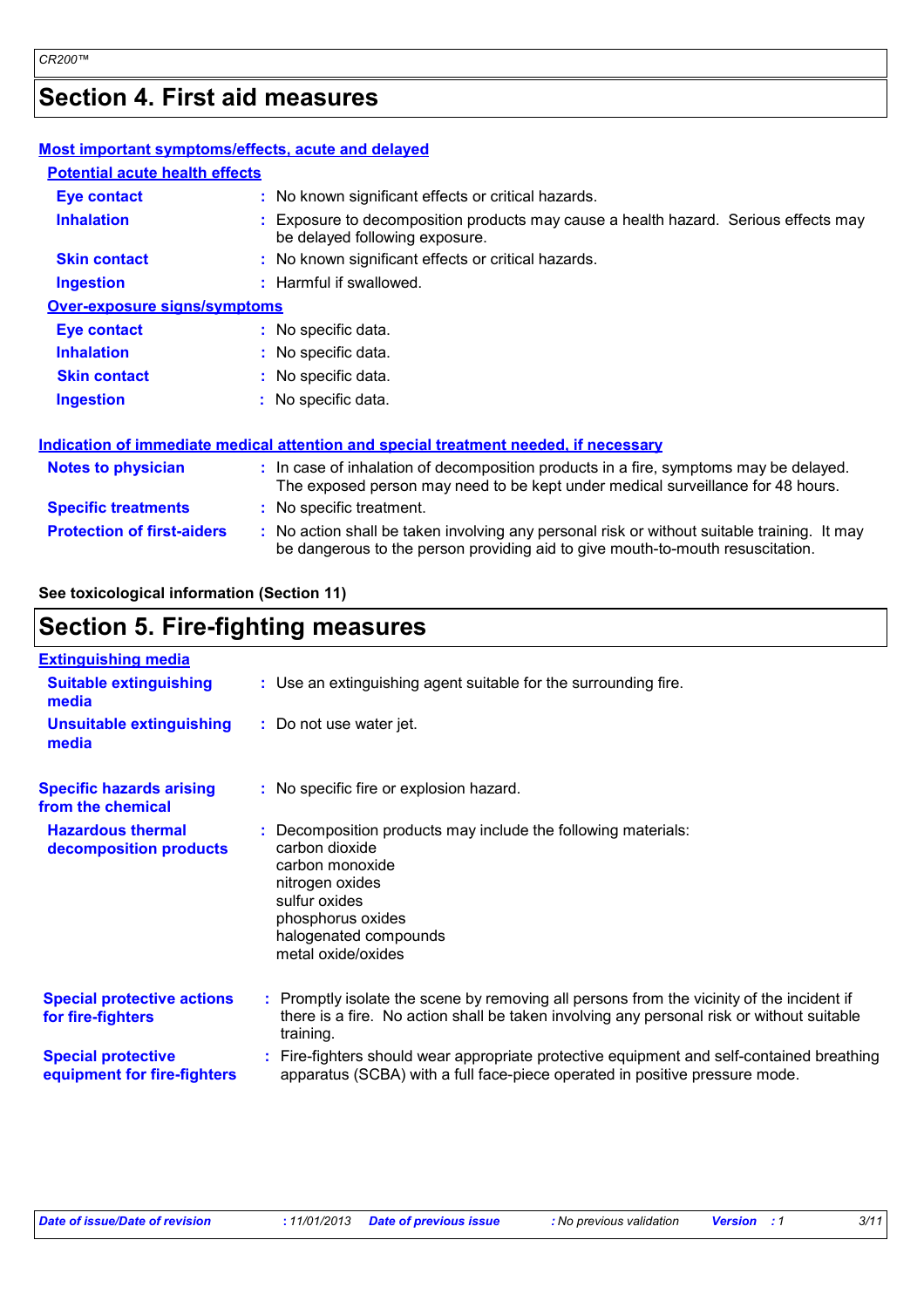### **Section 6. Accidental release measures**

|                                                              | <b>Personal precautions, protective equipment and emergency procedures</b>                                                                                                                                                                                                                                                                                                                                                                    |
|--------------------------------------------------------------|-----------------------------------------------------------------------------------------------------------------------------------------------------------------------------------------------------------------------------------------------------------------------------------------------------------------------------------------------------------------------------------------------------------------------------------------------|
| For non-emergency<br>personnel                               | : No action shall be taken involving any personal risk or without suitable training.<br>Evacuate surrounding areas. Keep unnecessary and unprotected personnel from<br>entering. Do not touch or walk through spilled material. Provide adequate ventilation.<br>Wear appropriate respirator when ventilation is inadequate. Put on appropriate<br>personal protective equipment.                                                             |
| For emergency responders :                                   | If specialised clothing is required to deal with the spillage, take note of any information<br>in Section 8 on suitable and unsuitable materials. See also the information in "For non-<br>emergency personnel".                                                                                                                                                                                                                              |
| <b>Environmental precautions</b>                             | : Avoid dispersal of spilled material and runoff and contact with soil, waterways, drains<br>and sewers. Inform the relevant authorities if the product has caused environmental<br>pollution (sewers, waterways, soil or air).                                                                                                                                                                                                               |
| <b>Methods and materials for containment and cleaning up</b> |                                                                                                                                                                                                                                                                                                                                                                                                                                               |
| <b>Small spill</b>                                           | : Move containers from spill area. Avoid dust generation. Using a vacuum with HEPA<br>filter will reduce dust dispersal. Place spilled material in a designated, labeled waste<br>container. Dispose of via a licensed waste disposal contractor.                                                                                                                                                                                             |
| <b>Large spill</b>                                           | Move containers from spill area. Approach release from upwind. Prevent entry into<br>sewers, water courses, basements or confined areas. Avoid dust generation. Do not<br>dry sweep. Vacuum dust with equipment fitted with a HEPA filter and place in a closed,<br>labeled waste container. Dispose of via a licensed waste disposal contractor. Note:<br>see Section 1 for emergency contact information and Section 13 for waste disposal. |

### **Section 7. Handling and storage**

| <b>Precautions for safe handling</b>                                             |                                                                                                                                                                                                                                                                                                                                                                                                                                                                                                               |
|----------------------------------------------------------------------------------|---------------------------------------------------------------------------------------------------------------------------------------------------------------------------------------------------------------------------------------------------------------------------------------------------------------------------------------------------------------------------------------------------------------------------------------------------------------------------------------------------------------|
| <b>Protective measures</b>                                                       | : Put on appropriate personal protective equipment (see Section 8). Do not ingest. Avoid<br>contact with eyes, skin and clothing. Keep in the original container or an approved<br>alternative made from a compatible material, kept tightly closed when not in use. Empty<br>containers retain product residue and can be hazardous. Do not reuse container.                                                                                                                                                 |
| <b>Advice on general</b><br>occupational hygiene                                 | : Eating, drinking and smoking should be prohibited in areas where this material is<br>handled, stored and processed. Workers should wash hands and face before eating,<br>drinking and smoking. Remove contaminated clothing and protective equipment before<br>entering eating areas. See also Section 8 for additional information on hygiene<br>measures.                                                                                                                                                 |
| <b>Conditions for safe storage,</b><br>including any<br><b>incompatibilities</b> | : Store in accordance with local regulations. Store in original container protected from<br>direct sunlight in a dry, cool and well-ventilated area, away from incompatible materials<br>(see Section 10) and food and drink. Keep container tightly closed and sealed until<br>ready for use. Containers that have been opened must be carefully resealed and kept<br>upright to prevent leakage. Do not store in unlabeled containers. Use appropriate<br>containment to avoid environmental contamination. |

### **Section 8. Exposure controls/personal protection**

#### **Control parameters**

**Occupational exposure limits**

| Ingredient name              | <b>Exposure limits</b>                       |
|------------------------------|----------------------------------------------|
| tetrapotassium pyrophosphate | <b>ACGIH TLV (United States).</b>            |
|                              | TWA: 5 mg/m <sup>3</sup> 8 hours. Form: Dust |

#### **Appropriate engineering controls**

**:** Good general ventilation should be sufficient to control worker exposure to airborne contaminants.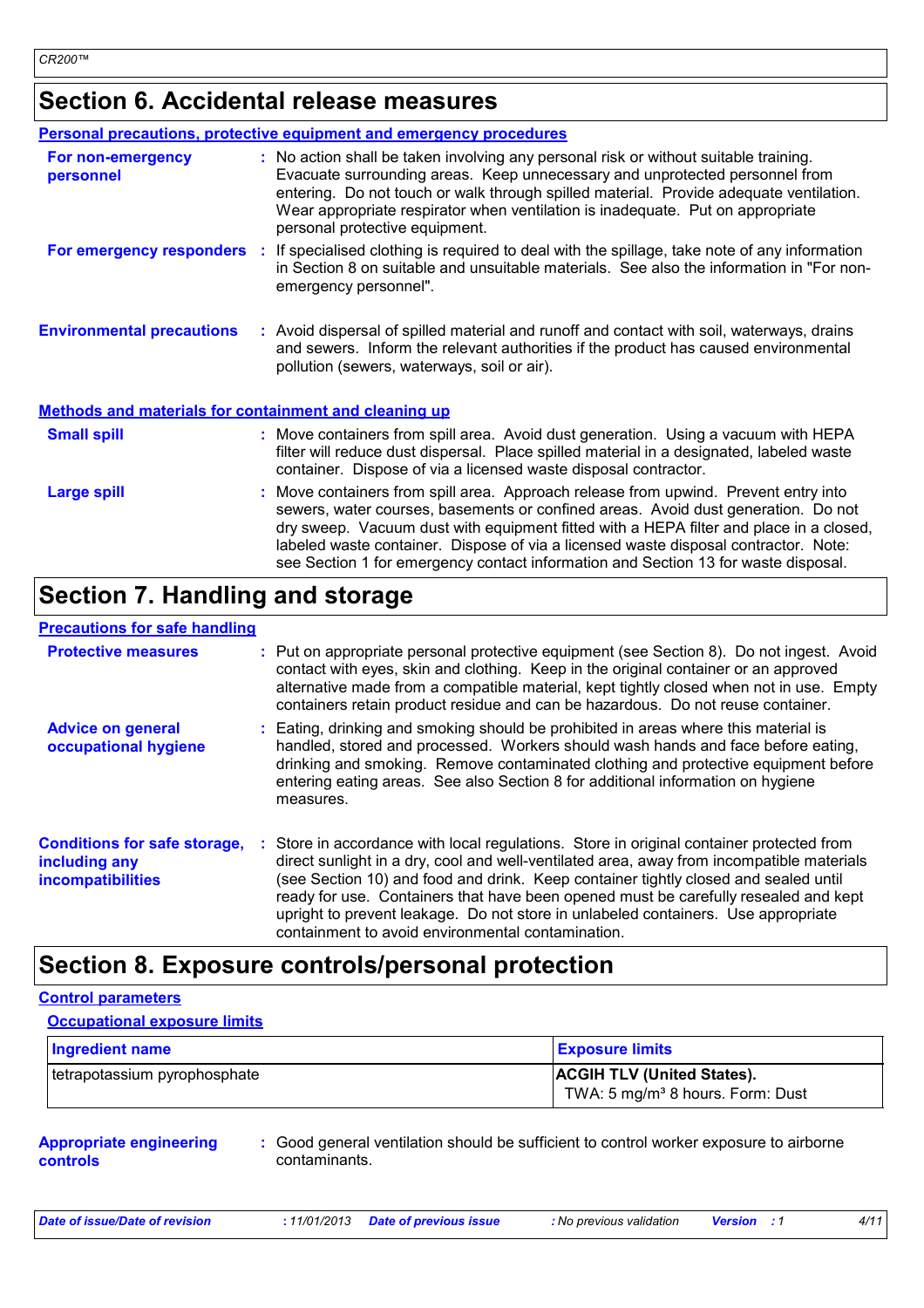### **Section 8. Exposure controls/personal protection**

| <b>Environmental exposure</b><br><b>controls</b> | : Emissions from ventilation or work process equipment should be checked to ensure<br>they comply with the requirements of environmental protection legislation. In some<br>cases, fume scrubbers, filters or engineering modifications to the process equipment<br>will be necessary to reduce emissions to acceptable levels.                                                                                                                                                                                                                                                                                        |
|--------------------------------------------------|------------------------------------------------------------------------------------------------------------------------------------------------------------------------------------------------------------------------------------------------------------------------------------------------------------------------------------------------------------------------------------------------------------------------------------------------------------------------------------------------------------------------------------------------------------------------------------------------------------------------|
| <b>Individual protection measures</b>            |                                                                                                                                                                                                                                                                                                                                                                                                                                                                                                                                                                                                                        |
| <b>Hygiene measures</b>                          | : Wash hands, forearms and face thoroughly after handling chemical products, before<br>eating, smoking and using the lavatory and at the end of the working period.<br>Appropriate techniques should be used to remove potentially contaminated clothing.<br>Wash contaminated clothing before reusing. Ensure that eyewash stations and safety<br>showers are close to the workstation location.                                                                                                                                                                                                                      |
| <b>Eye/face protection</b>                       | : Safety eyewear complying with an approved standard should be used when a risk<br>assessment indicates this is necessary to avoid exposure to liquid splashes, mists,<br>gases or dusts. If contact is possible, the following protection should be worn, unless<br>the assessment indicates a higher degree of protection: safety glasses with side-<br>shields.                                                                                                                                                                                                                                                     |
| <b>Skin protection</b>                           |                                                                                                                                                                                                                                                                                                                                                                                                                                                                                                                                                                                                                        |
| <b>Hand protection</b>                           | : Chemical-resistant, impervious gloves complying with an approved standard should be<br>worn at all times when handling chemical products if a risk assessment indicates this is<br>necessary. Considering the parameters specified by the glove manufacturer, check<br>during use that the gloves are still retaining their protective properties. It should be<br>noted that the time to breakthrough for any glove material may be different for different<br>glove manufacturers. In the case of mixtures, consisting of several substances, the<br>protection time of the gloves cannot be accurately estimated. |
| <b>Body protection</b>                           | Personal protective equipment for the body should be selected based on the task being<br>performed and the risks involved and should be approved by a specialist before<br>handling this product.                                                                                                                                                                                                                                                                                                                                                                                                                      |
| <b>Other skin protection</b>                     | Appropriate footwear and any additional skin protection measures should be selected<br>based on the task being performed and the risks involved and should be approved by a<br>specialist before handling this product.                                                                                                                                                                                                                                                                                                                                                                                                |
| <b>Respiratory protection</b>                    | Use a properly fitted, particulate filter respirator complying with an approved standard if<br>a risk assessment indicates this is necessary. Respirator selection must be based on<br>known or anticipated exposure levels, the hazards of the product and the safe working<br>limits of the selected respirator.                                                                                                                                                                                                                                                                                                     |

## **Section 9. Physical and chemical properties**

| <b>Appearance</b>                               |                          |
|-------------------------------------------------|--------------------------|
| <b>Physical state</b>                           | : Solid. [Coated Tablet] |
| <b>Color</b>                                    | : White.                 |
| <b>Odor</b>                                     | $:$ Slight               |
| <b>Odor threshold</b>                           | : Not available.         |
| pH                                              | : Not available.         |
| <b>Melting point</b>                            | : Not available.         |
| <b>Boiling point</b>                            | : Not available.         |
| <b>Flash point</b>                              | : Not available.         |
| <b>Evaporation rate</b>                         | : Not available.         |
| <b>Flammability (solid, gas)</b>                | : Not available.         |
| Lower and upper explosive<br>(flammable) limits | : Not available.         |
| <b>Vapor pressure</b>                           | $:$ Not available.       |
| <b>Vapor density</b>                            | : Not available.         |
| <b>Relative density</b>                         | : Not available.         |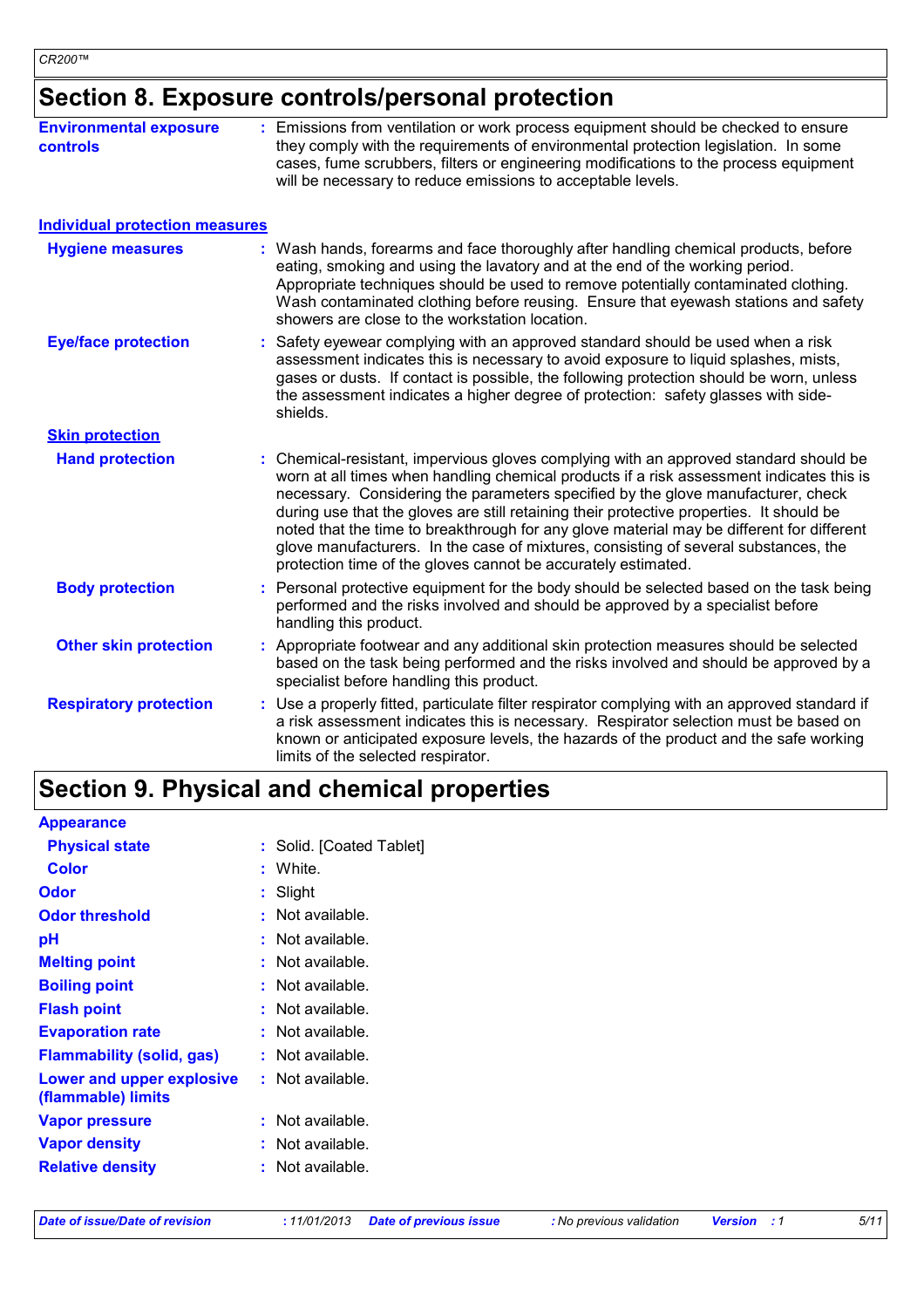### **Section 9. Physical and chemical properties**

| <b>Solubility</b>                                 | : Coating.: Insoluble<br>Tablet.: Soluble |
|---------------------------------------------------|-------------------------------------------|
| <b>Solubility in water</b>                        | : Not available.                          |
| <b>Partition coefficient: n-</b><br>octanol/water | $:$ Not available.                        |
| <b>Auto-ignition temperature</b>                  | : Not available.                          |
| <b>Decomposition temperature</b>                  | : Not available.                          |
| <b>SADT</b>                                       | $:$ Not available.                        |
| <b>Viscosity</b>                                  | : Not available.                          |

## **Section 10. Stability and reactivity**

| <b>Reactivity</b>                            | : No specific test data related to reactivity available for this product or its ingredients.              |
|----------------------------------------------|-----------------------------------------------------------------------------------------------------------|
| <b>Chemical stability</b>                    | : The product is stable.                                                                                  |
| <b>Possibility of hazardous</b><br>reactions | : Under normal conditions of storage and use, hazardous reactions will not occur.                         |
|                                              | Under normal conditions of storage and use, hazardous polymerization will not occur.                      |
| <b>Conditions to avoid</b>                   | : No specific data.                                                                                       |
| Incompatible materials                       | : No specific data.                                                                                       |
| <b>Hazardous decomposition</b><br>products   | : Under normal conditions of storage and use, hazardous decomposition products should<br>not be produced. |

### **Section 11. Toxicological information**

#### **Information on toxicological effects**

| <b>Acute toxicity</b>                                  |               |                |             |                 |
|--------------------------------------------------------|---------------|----------------|-------------|-----------------|
| <b>Product/ingredient name</b>                         | <b>Result</b> | <b>Species</b> | <b>Dose</b> | <b>Exposure</b> |
| tetrasodium<br>(1-hydroxyethylidene)<br>bisphosphonate | LD50 Oral     | Rat            | 990 mg/kg   |                 |
| tetrapotassium<br>pyrophosphate                        | LD50 Oral     | Rat            | 2980 mg/kg  |                 |
| Benzotriazole                                          | LD50 Oral     | Rat            | 560 mg/kg   |                 |
| disodium<br>hydrogenorthophosphate                     | LD50 Oral     | Rat            | 17000 mg/kg |                 |

**Irritation/Corrosion**

| <b>Product/ingredient name</b>     | <b>Result</b>          | <b>Species</b> | <b>Score</b> | <b>Exposure</b>                | <b>Observation</b> |
|------------------------------------|------------------------|----------------|--------------|--------------------------------|--------------------|
| Benzotriazole                      | Eyes - Severe irritant | Rabbit         |              | 100<br>milligrams              |                    |
| disodium<br>hydrogenorthophosphate | Eyes - Mild irritant   | Rabbit         |              | l 24 hours 500<br>milligrams   |                    |
|                                    | l Skin - Mild irritant | Rabbit         |              | l 24 hours 500 l<br>milligrams |                    |

#### **Sensitization**

Not available.

#### **Mutagenicity**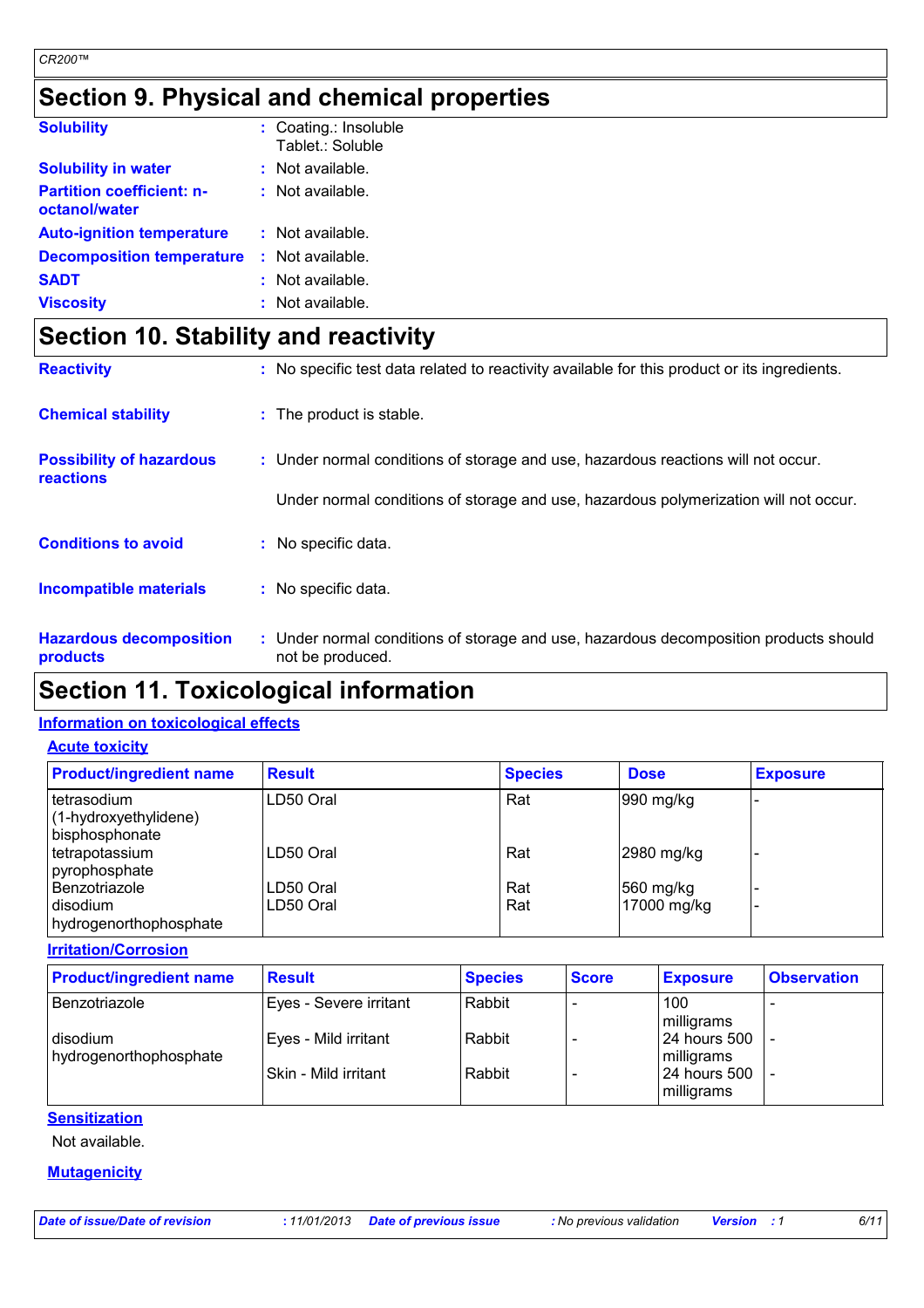### **Section 11. Toxicological information**

#### Not available.

**Carcinogenicity**

Not available.

**Reproductive toxicity**

Not available.

**Teratogenicity**

Not available.

### **Specific target organ toxicity (single exposure)**

Not available.

#### **Specific target organ toxicity (repeated exposure)** Not available.

**Aspiration hazard**

Not available.

#### **Information on the likely routes of exposure :** Not available.

| <b>Potential acute health effects</b> |                                                                                                                     |
|---------------------------------------|---------------------------------------------------------------------------------------------------------------------|
| Eye contact                           | : No known significant effects or critical hazards.                                                                 |
| <b>Inhalation</b>                     | Exposure to decomposition products may cause a health hazard. Serious effects may<br>be delayed following exposure. |
| <b>Skin contact</b>                   | : No known significant effects or critical hazards.                                                                 |
| <b>Ingestion</b>                      | : Harmful if swallowed.                                                                                             |

#### **Symptoms related to the physical, chemical and toxicological characteristics**

| <b>Eye contact</b>  | : No specific data. |
|---------------------|---------------------|
| <b>Inhalation</b>   | : No specific data. |
| <b>Skin contact</b> | : No specific data. |
| <b>Ingestion</b>    | : No specific data. |

#### **Delayed and immediate effects and also chronic effects from short and long term exposure**

| $:$ Not available.                                  |
|-----------------------------------------------------|
| : Not available.                                    |
|                                                     |
| : Not available.                                    |
| <b>Potential delayed effects : Not available.</b>   |
|                                                     |
|                                                     |
| : No known significant effects or critical hazards. |
| : No known significant effects or critical hazards. |
| : No known significant effects or critical hazards. |
| : No known significant effects or critical hazards. |
| : No known significant effects or critical hazards. |
|                                                     |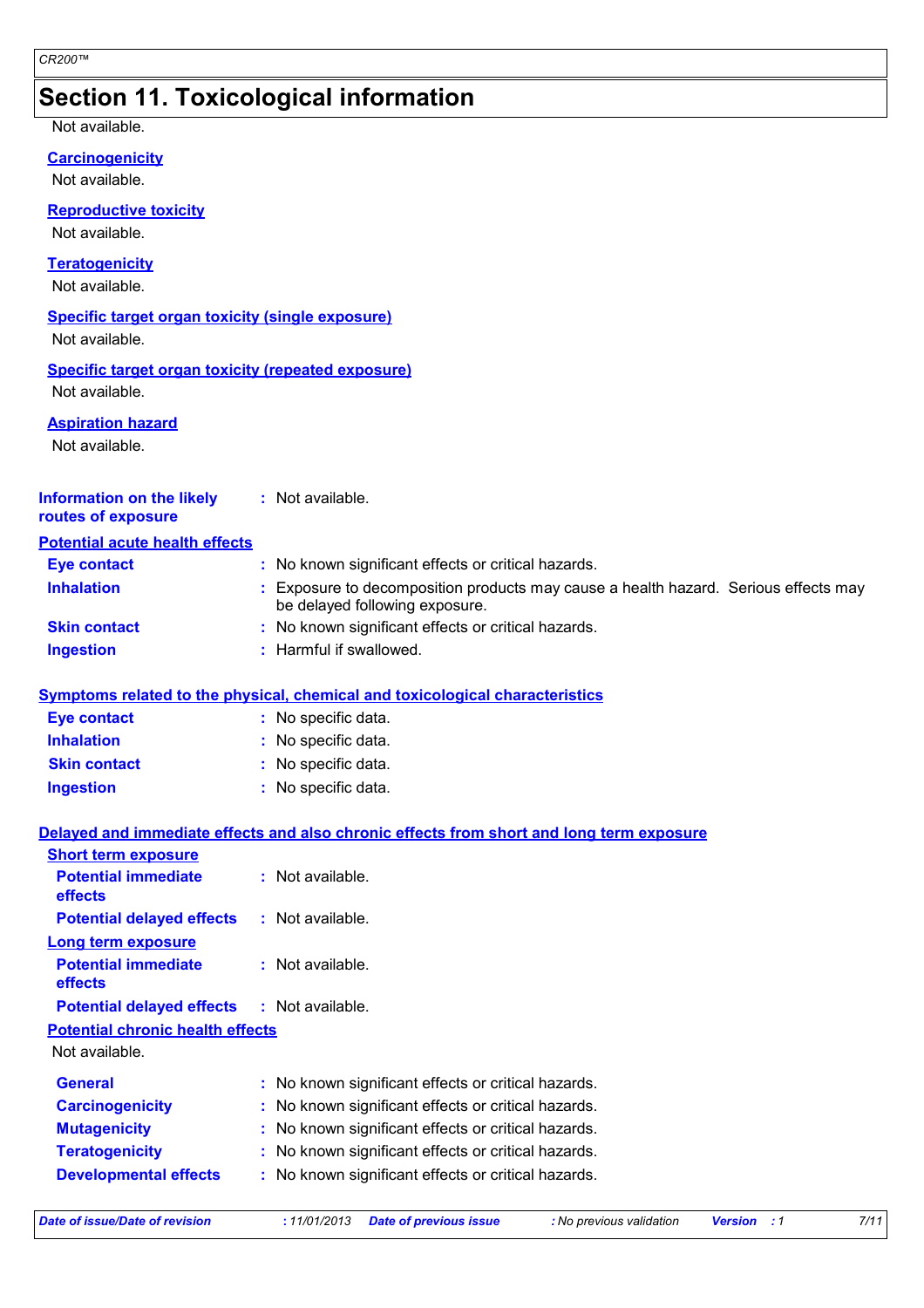### **Section 11. Toxicological information**

**Fertility effects :** No known significant effects or critical hazards.

#### **Numerical measures of toxicity**

**Acute toxicity estimates**

Not available.

### **Section 12. Ecological information**

**Toxicity**

| <b>Product/ingredient name</b>          | <b>Result</b>                       | <b>Species</b>          | <b>Exposure</b> |
|-----------------------------------------|-------------------------------------|-------------------------|-----------------|
| tetrasodium                             | Acute EC50 320 mg/l                 | Daphnia                 | 48 hours        |
| (1-hydroxyethylidene)<br>bisphosphonate |                                     |                         |                 |
|                                         | Acute LC50 195 mg/l                 | Fish                    | 96 hours        |
| tetrapotassium pyrophosphate            | Acute EC50 >100 mg/l                | Algae                   | 72 hours        |
|                                         | Acute EC50 >100 mg/l                | Daphnia                 | 48 hours        |
|                                         | Acute LC50 >100 mg/l                | Fish                    | 96 hours        |
| Benzotriazole                           | EC10 3.94 mg/l                      | Algae                   | 7 days          |
|                                         | EC50 137 mg/l Fresh water           | Daphnia - Daphnia magna | 48 hours        |
|                                         | LC50 55 mg/l                        | Fish                    | 96 hours        |
|                                         | NOEC 32 mg/l Fresh water            | Daphnia - Daphnia magna | 48 hours        |
|                                         | NOEC 30 mg/l                        | Fish                    | 96 hours        |
| disodium                                | Acute EC50 >100 mg/l                | Algae                   | 72 hours        |
| hydrogenorthophosphate                  |                                     |                         |                 |
|                                         | Acute LC50 3580000 µg/l Fresh water | Daphnia - Daphnia magna | 48 hours        |
|                                         | Acute LC50 >100 mg/l                | Fish                    | 96 hours        |

#### **Persistence and degradability**

| <b>Product/ingredient name</b> | <b>Aquatic half-life</b> | <b>Photolysis</b> | Biodegradability |
|--------------------------------|--------------------------|-------------------|------------------|
| Benzotriazole                  |                          |                   | Readily          |

#### **Bioaccumulative potential**

| <b>Product/ingredient name</b> | $LogP_{ow}$ | <b>BCF</b> | <b>Potential</b> |
|--------------------------------|-------------|------------|------------------|
| Itetrasodium                   | -3          |            | low              |
| $(1-hydroxyethy$ lidene $)$    |             |            |                  |
| bisphosphonate                 |             |            |                  |
| Benzotriazole                  | 1.44        | 2.6        | low              |
| disodium                       | $-5.8$      |            | low              |
| hydrogenorthophosphate         |             |            |                  |

**Soil/water partition Mobility in soil**

**coefficient (KOC)**

**:** Not available.

**Other adverse effects** : No known significant effects or critical hazards.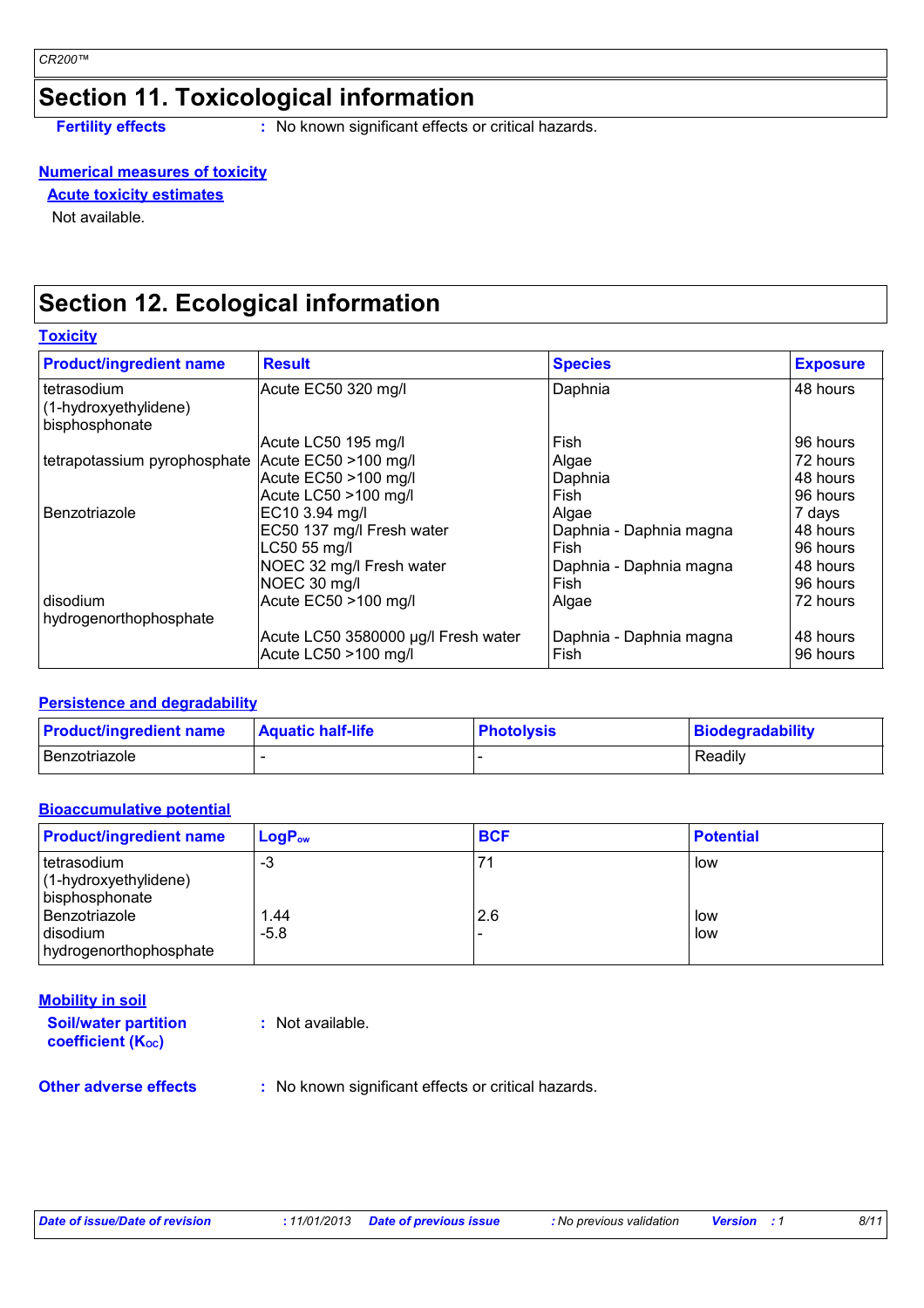### **Section 13. Disposal considerations**

**Disposal methods :**

The generation of waste should be avoided or minimized wherever possible. Disposal of this product, solutions and any by-products should at all times comply with the requirements of environmental protection and waste disposal legislation and any regional local authority requirements. Dispose of surplus and non-recyclable products via a licensed waste disposal contractor. Waste should not be disposed of untreated to the sewer unless fully compliant with the requirements of all authorities with jurisdiction. Waste packaging should be recycled. Incineration or landfill should only be considered when recycling is not feasible. This material and its container must be disposed of in a safe way. Care should be taken when handling emptied containers that have not been cleaned or rinsed out. Empty containers or liners may retain some product residues. Avoid dispersal of spilled material and runoff and contact with soil, waterways, drains and sewers.

### **Section 14. Transport information**

|                                      | <b>DOT Classification</b> | <b>IMDG</b>              | <b>IATA</b>              |
|--------------------------------------|---------------------------|--------------------------|--------------------------|
| <b>UN number</b>                     | Not regulated.            | Not regulated.           | Not regulated.           |
| <b>UN proper</b><br>shipping name    | $\blacksquare$            |                          |                          |
| <b>Transport</b><br>hazard class(es) |                           | -                        | $\overline{\phantom{0}}$ |
| <b>Packing group</b>                 | $\overline{\phantom{a}}$  | $\overline{\phantom{a}}$ | $\overline{\phantom{a}}$ |
| <b>Environmental</b><br>hazards      | No.                       | No.                      | No.                      |
| <b>Additional</b><br>information     |                           | $\overline{\phantom{0}}$ | $\overline{\phantom{0}}$ |

**Special precautions for user Transport within user's premises:** always transport in closed containers that are **:** upright and secure. Ensure that persons transporting the product know what to do in the event of an accident or spillage.

| <b>Transport in bulk according : Not available.</b> |  |  |
|-----------------------------------------------------|--|--|
| to Annex II of MARPOL                               |  |  |
| 73/78 and the IBC Code                              |  |  |

### **Section 15. Regulatory information**

| <b>U.S. Federal regulations</b>                                                   |                                                            | : TSCA 4(a) proposed test rules: Benzotriazole<br>United States inventory (TSCA 8b): All components are listed or exempted. |                          |                    |      |  |  |  |  |
|-----------------------------------------------------------------------------------|------------------------------------------------------------|-----------------------------------------------------------------------------------------------------------------------------|--------------------------|--------------------|------|--|--|--|--|
|                                                                                   | Clean Water Act (CWA) 311: disodium hydrogenorthophosphate |                                                                                                                             |                          |                    |      |  |  |  |  |
| <b>Clean Air Act Section 112</b><br>(b) Hazardous Air<br><b>Pollutants (HAPS)</b> | : Not listed                                               |                                                                                                                             |                          |                    |      |  |  |  |  |
| <b>Clean Air Act Section 602</b><br><b>Class I Substances</b>                     | : Not listed                                               |                                                                                                                             |                          |                    |      |  |  |  |  |
| <b>Clean Air Act Section 602</b><br><b>Class II Substances</b>                    | : Not listed                                               |                                                                                                                             |                          |                    |      |  |  |  |  |
| <b>DEA List I Chemicals</b><br><b>(Precursor Chemicals)</b>                       | : Not listed                                               |                                                                                                                             |                          |                    |      |  |  |  |  |
| Date of issue/Date of revision                                                    | :11/01/2013                                                | <b>Date of previous issue</b>                                                                                               | : No previous validation | <b>Version</b> : 1 | 9/11 |  |  |  |  |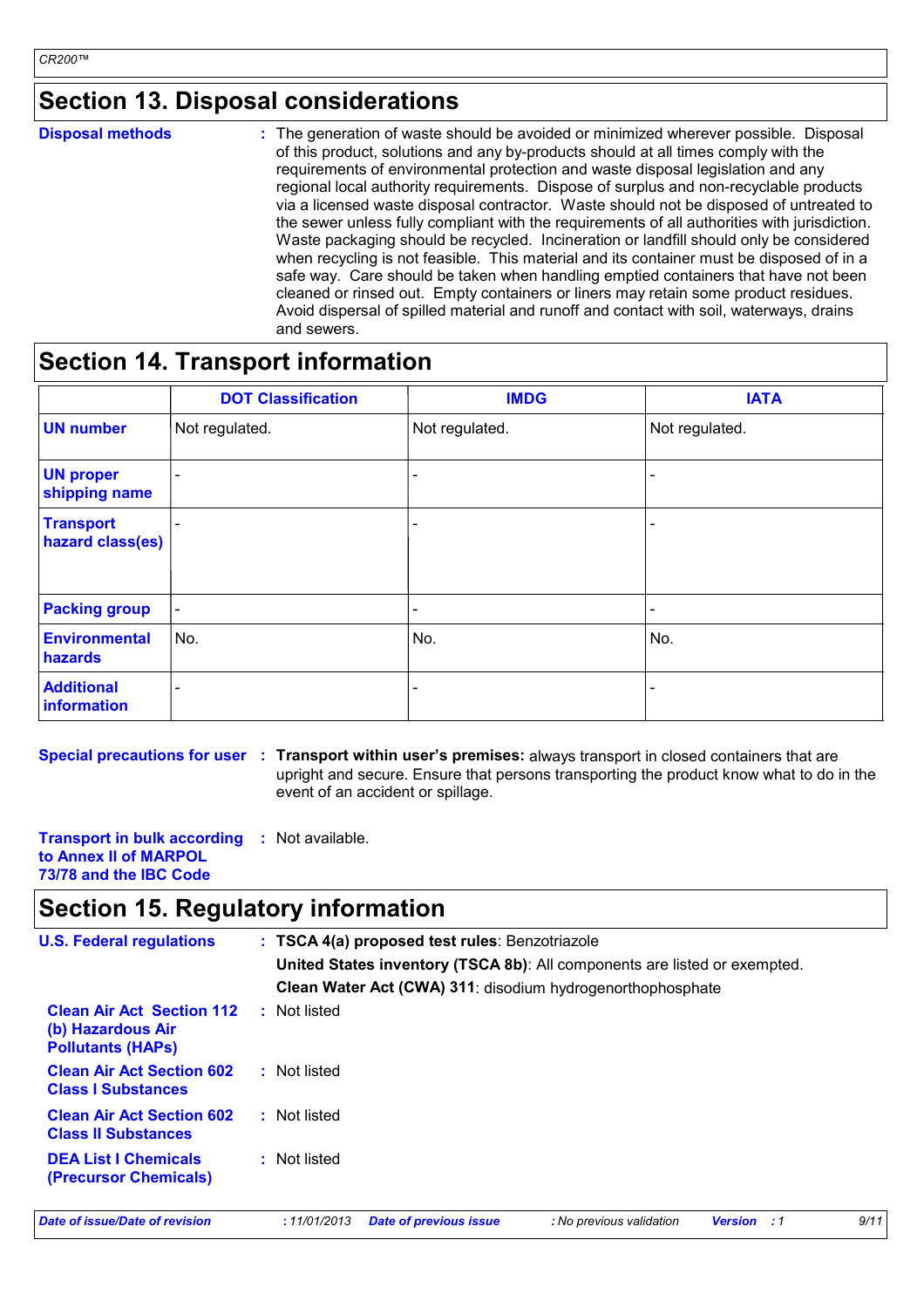### **Section 15. Regulatory information**

**DEA List II Chemicals (Essential Chemicals) :** Not listed

#### **SARA 302/304**

#### **Composition/information on ingredients**

No products were found.

#### **SARA 304 RQ :** Not applicable.

**SARA 311/312**

**Classification :** Immediate (acute) health hazard

#### **Composition/information on ingredients**

| <b>Name</b>                                                                      | $\frac{9}{6}$                           | <b>Fire</b><br>hazard | <b>Sudden</b><br><b>release of</b><br><b>pressure</b> | <b>Reactive</b>   | Immediate<br>(acute)<br>health<br>hazard | <b>Delayed</b><br>(chronic)<br>health<br>hazard |
|----------------------------------------------------------------------------------|-----------------------------------------|-----------------------|-------------------------------------------------------|-------------------|------------------------------------------|-------------------------------------------------|
| tetrasodium (1-hydroxyethylidene)<br>bisphosphonate                              | $≥7 - 25$                               | No.                   | No.                                                   | No.               | Yes.                                     | No.                                             |
| tetrapotassium pyrophosphate<br>Benzotriazole<br>disodium hydrogenorthophosphate | $≥10 - 20$<br>⊧≥10 - <20<br>$≥5 - < 10$ | No.<br>Yes.<br>No.    | No.<br>No.<br>No.                                     | No.<br>No.<br>No. | Yes.<br>Yes.<br>Yes.                     | No.<br>No.<br>No.                               |

#### **SARA 313**

Not applicable.

#### **State regulations**

: The following components are listed: 1H-BENZOTRIAZOLE; PHOSPHORIC ACID, DISODIUM SALT **Massachusetts : New York :** The following components are listed: Sodium phosphate, dibasic **New Jersey :** The following components are listed: SODIUM PHOSPHATE, DIBASIC; PHOSPHORIC ACID, DISODIUM SALT

**Pennsylvania :** The following components are listed: PHOSPHORIC ACID, DISODIUM SALT

#### **California Prop. 65**

None of the components are listed.

### **Section 16. Other information**

**Hazardous Material Information System (U.S.A.)**



**Caution: HMIS® ratings are based on a 0-4 rating scale, with 0 representing minimal hazards or risks, and 4 representing significant hazards or risks Although HMIS® ratings are not required on SDSs under 29 CFR 1910. 1200, the preparer may choose to provide them. HMIS® ratings are to be used with a fully implemented HMIS® program. HMIS® is a registered mark of the National Paint & Coatings Association (NPCA). HMIS® materials may be purchased exclusively from J. J. Keller (800) 327-6868.**

**The customer is responsible for determining the PPE code for this material.**

**National Fire Protection Association (U.S.A.)**